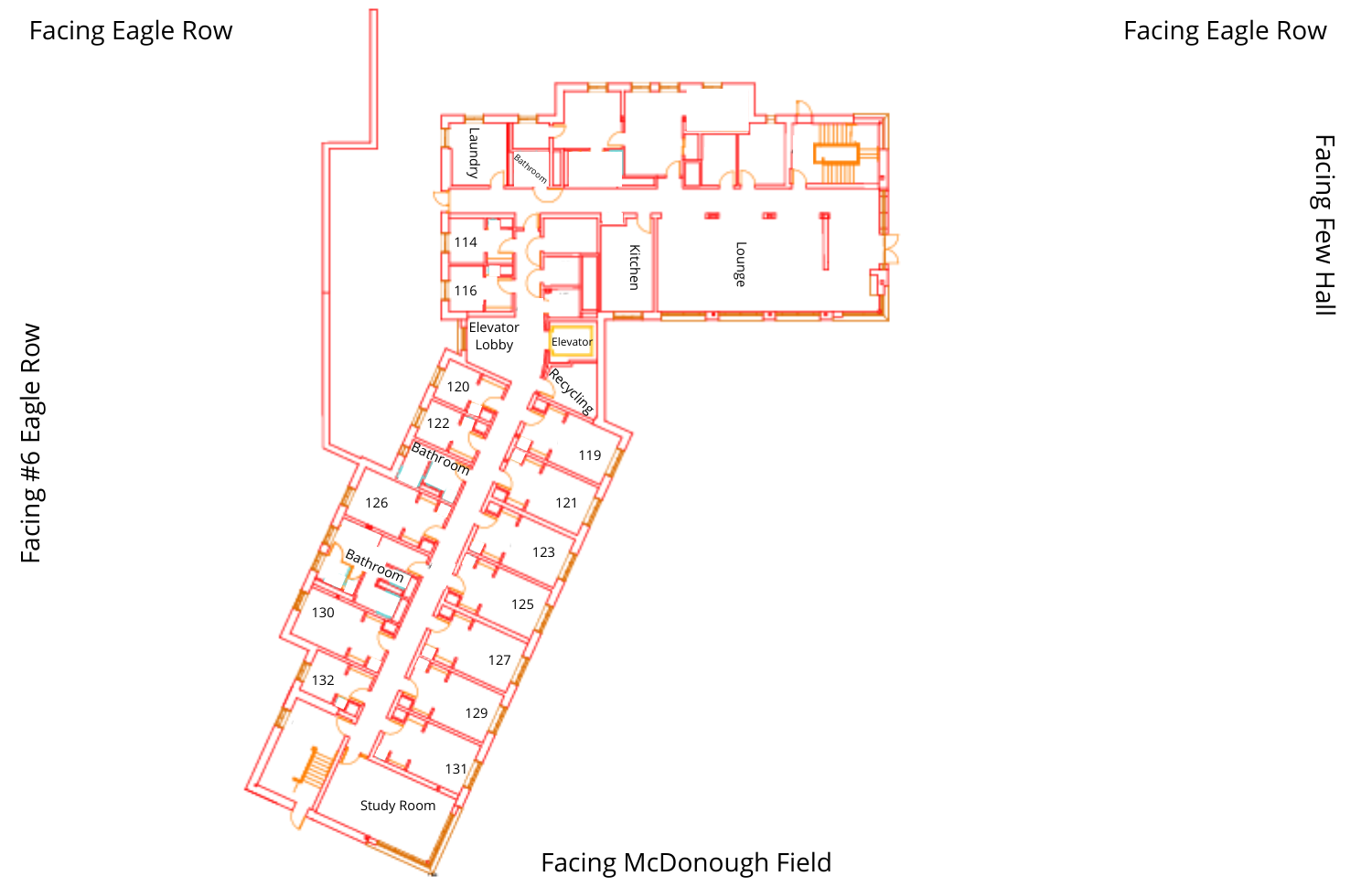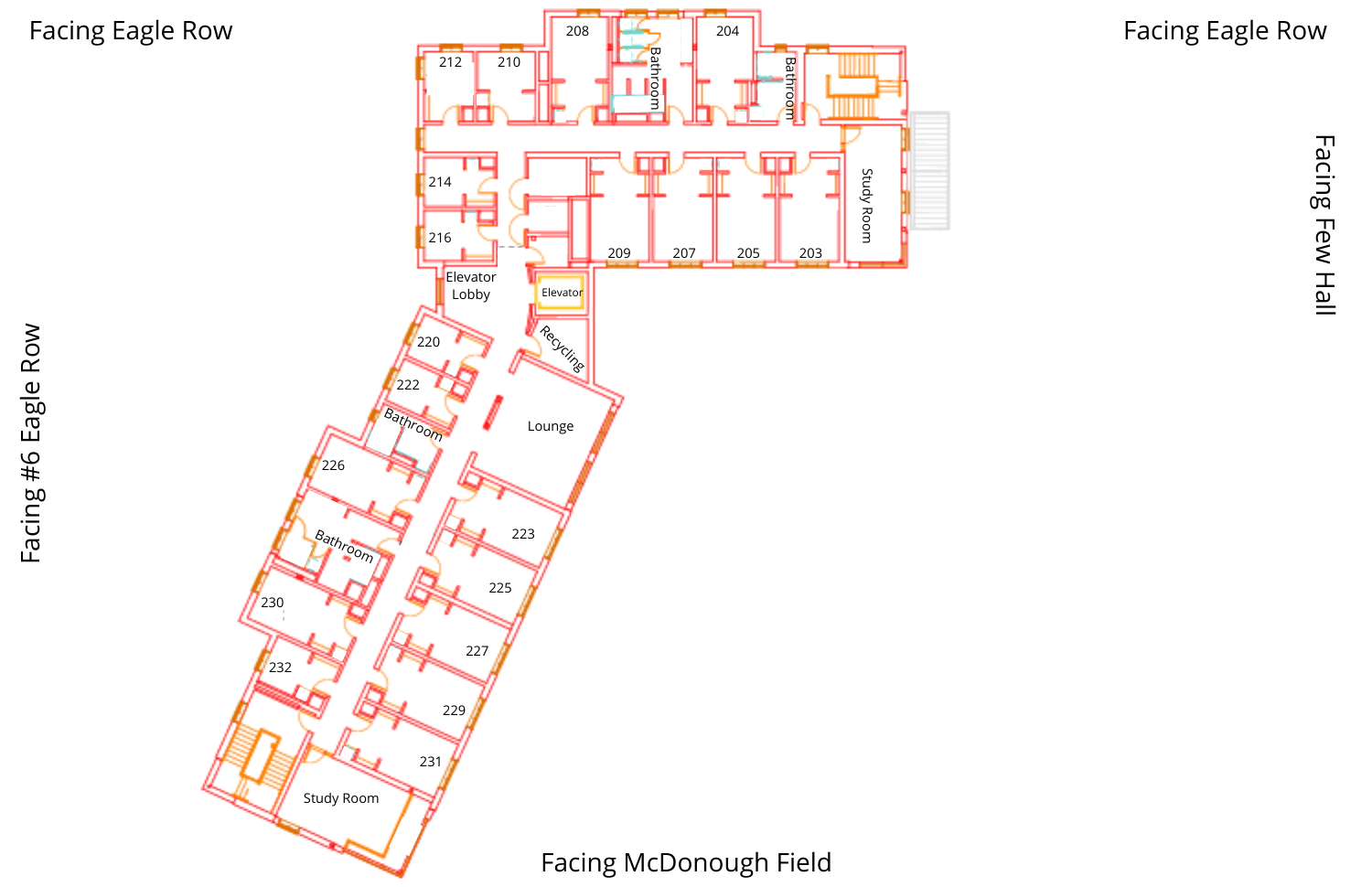

Facing #6 Eagle Row

Facing #6 Eagle Row

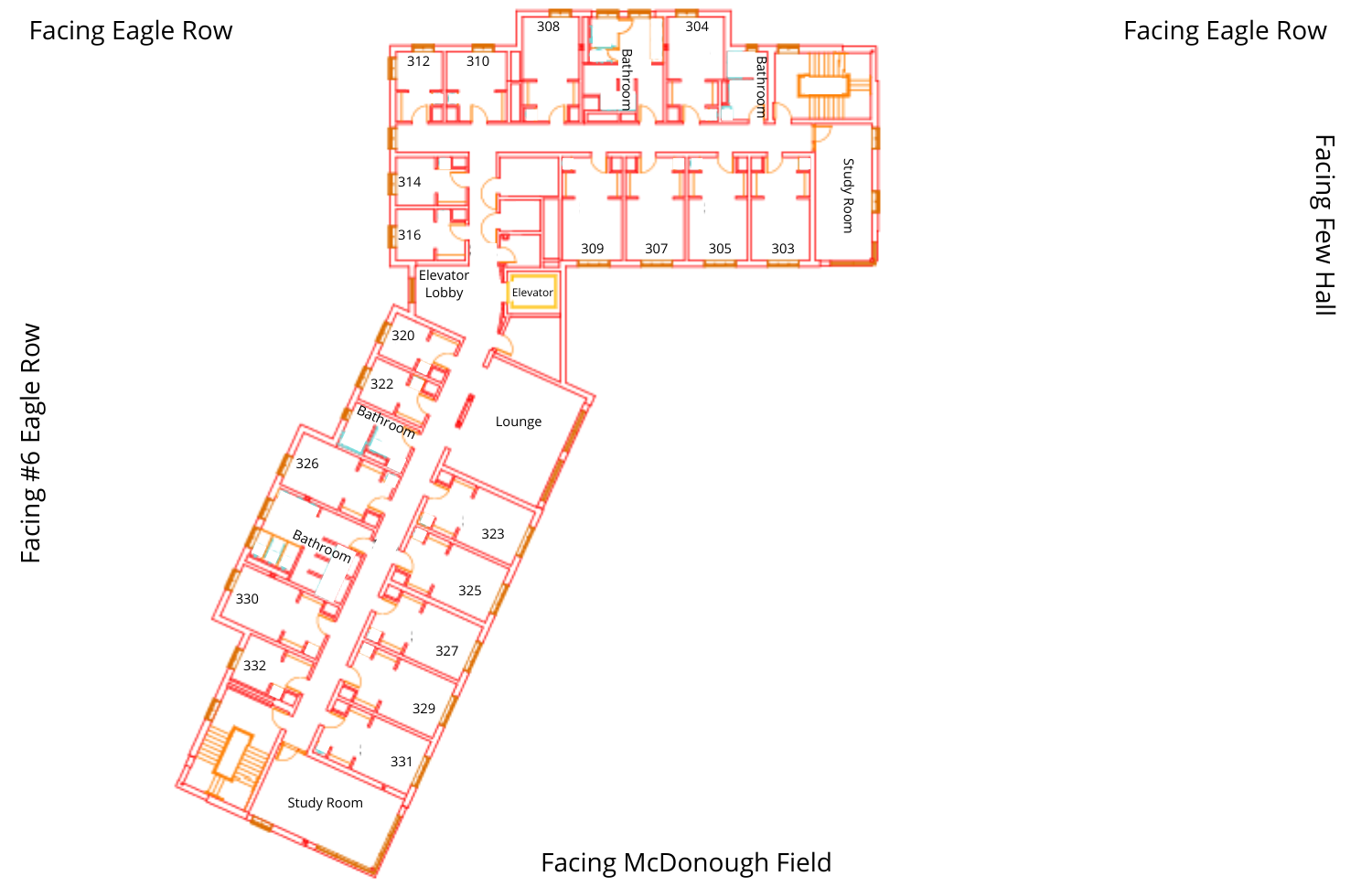